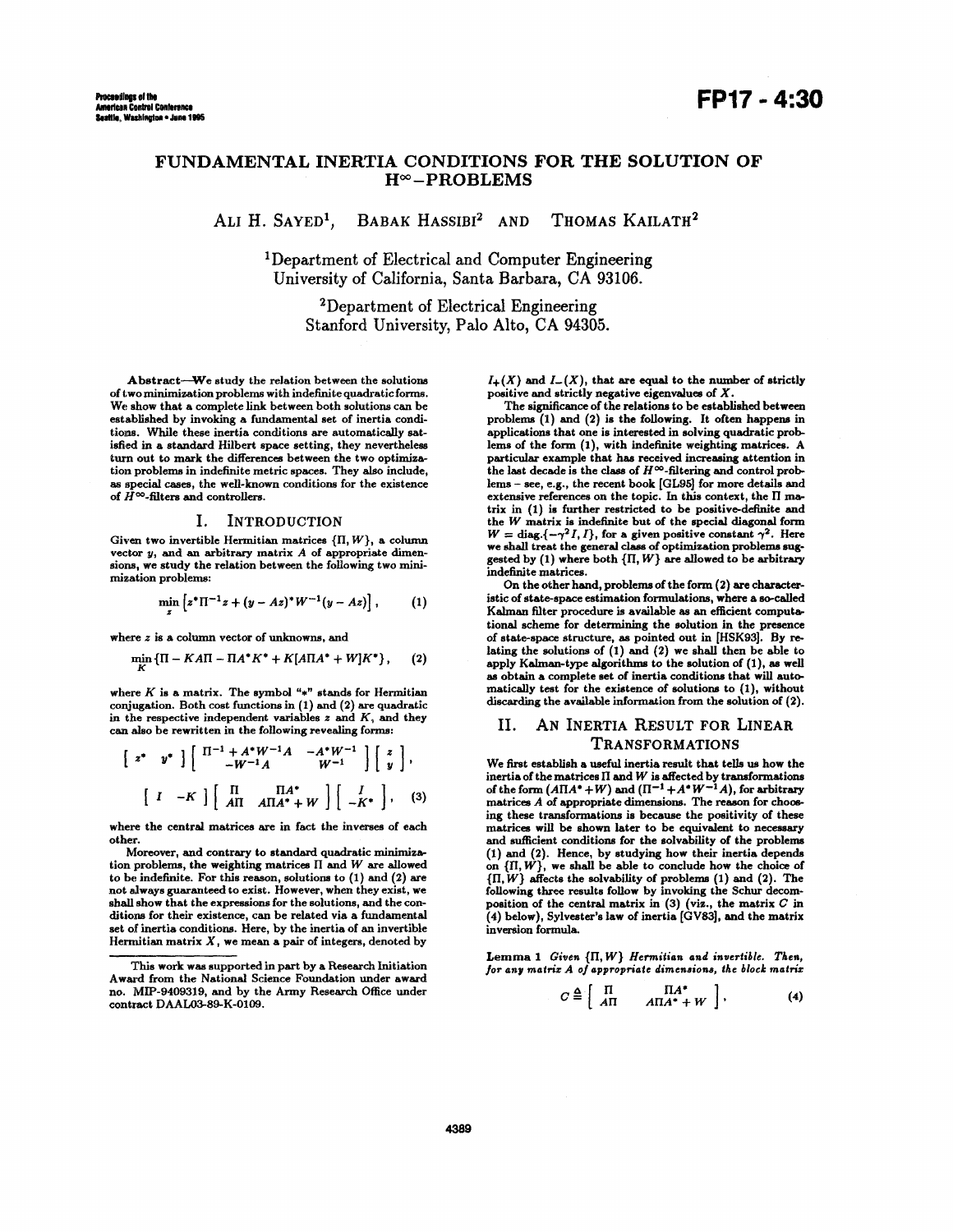*has the same positive and negative inertia as the block diag* $onal matrix$   $(\Pi \oplus W)$ .

**Lemma 2** *Given* **{ll,** *W} Hermitian and invertible. Then, for any matrix A of appropriate dimensions, (AllAI* + *W)*  is invertible if, and only if,  $(\Pi^{-1} + A^*W^{-1}A)$  is invertible.

**Theorem 1** *Given*  $\{\Pi, W\}$  *Hermitian and invertible. Then, for any matrix A of appropriate dimensions, the following inertia equalities hold,* 

$$
I_{+}(\Pi \oplus W) = I_{+}[(\Pi^{-1} + A^{*}W^{-1}A) \oplus (A\Pi A^{*} + W)],
$$
  

$$
I_{-}(\Pi \oplus W) = I_{-}[(\Pi^{-1} + A^{*}W^{-1}A) \oplus (A\Pi A^{*} + W)],
$$

*if, and only if,*  $(A\Pi A^* + W)$  *is invertible.* 

## **III.** THE INDEFINITE-WEIGHTED LEAST-SQUARES PROBLEM

We now focus on problem **(l),** which we shall refer to **as** the indefinite-weighted least-squares problem (IWLS, for short). The indefiniteness **arises** from the presence of the indefinite weighting matrices  $\{\Pi, W\}$ . Consequently, a bilinear form *a\* W-'b* is not guaranteed to satisfy the positivity condition  $a^*W^{-1}a > 0$  for all nonzero column vectors *a*. We thus say that  $C^n$ , coupled with a bilinear form  $a^*W^{-1}b$  with *W* indefinite, is **an** indefinite metric space. More generally, an indefinite metric space  $\{K, \langle , , . \rangle_K\}$  is defined as a vector space that satisfies two simple requirements **(see,** e.g., **[GLFS3]** for and  $K$  possesses a bilinear form,  $\langle \cdot, \cdot \rangle_K$ , such that for any  $a, b, c \in \mathcal{K}$ , and for any  $\alpha, \beta \in \mathcal{C}$ , we have  $\langle \alpha a + \beta b, c \rangle_{\mathcal{K}} =$  $\alpha < a, c > \kappa + \beta < b, c > \kappa$ , and  $< b, a > \kappa = < a, b > \kappa$ .<br>Let *J(z)* denote the quadratic cost function that appears

in (1). Every  $\hat{z}$  at which the gradient of  $J(z)$  with respect to  $z$  vanishes is called a *stationary* point of  $J(z)$ . A stationary point  $\hat{z}$  may or may not be a minimum of  $\hat{J}(z)$ .

**Theorem 2** The stationary points  $\hat{z}$  of  $J(z)$ , if they exist, *are solutions of the linear system of equations* 

$$
[\Pi^{-1} + A^* W^{-1} A]\hat{z} = A^* W^{-1} y.
$$
 (5)

*There exists a unique stationary point if, and only if,*  $[\Pi^{-1} +$  $A^*W^{-1}A$  *is invertible. In this case, it is given by* 

$$
\hat{z} = \left[\Pi^{-1} + A^* W^{-1} A\right]^{-1} A^* W^{-1} y,\tag{6}
$$

*and the corresponding value of the cost function is* 

$$
J(\hat{z}) = y^* \left[ W + A \Pi A^* \right]^{-1} y. \tag{7}
$$

*Moreover, this unique point is a minimun if, and ont9* **g,** *the coeficient mat& is positive-definite,* 

$$
(\Pi^{-1} + A^*W^{-1}A) > 0. \tag{8}
$$

## IV. THE EQUIVALENT ESTIMATION PROBLEM

We next **focus on problem (2), which we shall refer to as** the equivalent estimation problem (or EE, for short). It **arises** in the following context. Consider column vectors  ${y, v, z}$  that are linearly related via the expression  $y = Az + v$ , for some *A*, and where the individual entries  ${y_i, v_i, z_i}$  of  ${y, v, z}$ *are* **all** elements of an indefinite metric space, say *K'* (note that we **are** using boldface letters to denote the variables **of**  the EE problem). The variables  $\{v, z\}$  can be regarded as having Gramian matrices  $\{W,\Pi\}$  and *cross Gramian zero*, *W* =  $\langle$  *v*, **v** >  $\kappa'$ , **II** =  $\langle$  **z**, **z** >  $\kappa'$ , and  $\langle$  **z**, **v** >  $\kappa'$  = 0.

Under these conditions, it follows from the linear model that the Gramian matrix of **y** is equal to  $\langle y, y \rangle_{K'} = A \Pi A^* + W$ . Let  $J(K)$  denote the quadratic cost function that appears in (2). It is then immediate to see that  $J(K)$  can be interpreted **as** the Gramian matrix of the vector difference *(2* - Ky), as the Gramian matrix of the vector difference  $(Z - Ky)$ , viz.,  $J(K) = \langle Z - Ky \rangle, Z - Ky \rangle,$  Every  $K^{\circ}$  at which the gradient of  $a^* J(K)a$  with respect to  $a^* K$  vanishes for all *a* is **also** called a *stationary* solution of *J(K).* A stationary point  $K^o$  may or may not be a minimum.

Hence, solving for the stationary solutions  $K^o$  can also be interpreted **as** solving the problem of linearly estimating **z** from **y**, denoted by  $\hat{\mathbf{z}} = K^o \mathbf{y}$ . This estimate is uniquely defined if  $K^o$  is unique. It is said to be the optimal linear estimate if  $K^o$  is the unique minimizing solution.

Theorem 3 The stationary points  $K^o$ , if they exist, are so*lutions of the linear system of equations* 

$$
\Pi A^* = K^o[A\Pi A^* + W]. \tag{9}
$$

*There en'sts a unique sfafionary point KO if, and only if, (AIIA\** + *W*) is invertible. In this case, it is given by  $K^{o} = [\Pi^{-1} + A^{*}W^{-1}A]^{-1}A^{*}W^{-1},$ 

$$
K^{\circ} = \left[\Pi^{-1} + A^* W^{-1} A\right]^{-1} A^* W^{-1}, \tag{10}
$$

and the corresponding value of the cost function is  
\n
$$
J(K^o) = \left[\Pi^{-1} + A^*W^{-1}A\right]^{-1}.
$$
\n(11)

The unique linear estimate of the corresponding 2 is  
\n
$$
\hat{\mathbf{z}} = \left[\Pi^{-1} + A^*W^{-1}A\right]^{-1}A^*W^{-1}\mathbf{y}.
$$
\n(12)

*Moreover, this unique point K<sup>o</sup> is a minimum (and, correspondingly, is opiimal) if, and only if, the coeficient matrix is positive-definite,*  $(AIIA^* + W) > 0$ .

## v. RELATIONS BETWEEN THE IwLs AND EE PROBLEMS

Comparing expressions (6) and **(12)** we see that if we make Comparing expressions (6) and (12) we see that if we make<br>the identifications:  $\hat{z} \leftrightarrow \hat{z}$  and  $y \leftrightarrow y$ , then both expressions<br>coincide. This means that the IWLS problem and the equivalent estimation problem have the same expressions for the stationary points, *i* and **2.** But while a minimum for the **IWLS** problem (1) exists as long as  $(\Pi^{-1} + A^*W^{-1}A) > 0$ , the equivalent problem (2), on the other hand, has a mini-<br>mum at  $K^o$  if, and only if,  $(W + A\Pi A^*) > 0$ .

**This** indicates that both problems *are* not generally guaranteed to have simultaneous minima. In the special case of positive-definite matrices  $\{\Pi, W\}$ , both conditions

 $(\Pi^{-1} + A^*W^{-1}A) > 0$  and  $(W + A\Pi A^*) > 0$ ,

*are* simultaneously met. But this situation does not hold for general indefinite matrices **ll** and *W.* A question of interest then is the following: given that one problem **has** a unique stationary solution, **say** the EE problem, and given that this solution has been computed, is it possible to verify whether the other problem, say the IWES problem **(l),** admits a minimizing solution without explicitly checking for its positivity condition  $(\Pi^{-1} + A^* W^{-1} A) > 0$ ? The answer is positive and the next two conclusions clarify this issue.

**Lemma 3** *The IWLS problem (1) has a unique stationary point i if, and only if, the equivalent estimation problem* **(2)**  *ha8* **a** *unique stationarp point KO.* 

Theorem **4** *Given invertible and Hermiiian matrices* **ll** *and W, and an arbitrary matrix A of appropriate dimensions, the IWLS problem (1) has a unique minimizing soluiion i if, and only if,* 

$$
I_{-}[W + A\Pi A^*] = I_{-}[\Pi \oplus W],
$$
  

$$
I_{+}[W + A\Pi A^*] = I_{+}[\Pi \oplus W] - n,
$$

*where*  $n \times n$  *is the size of*  $\Pi$ .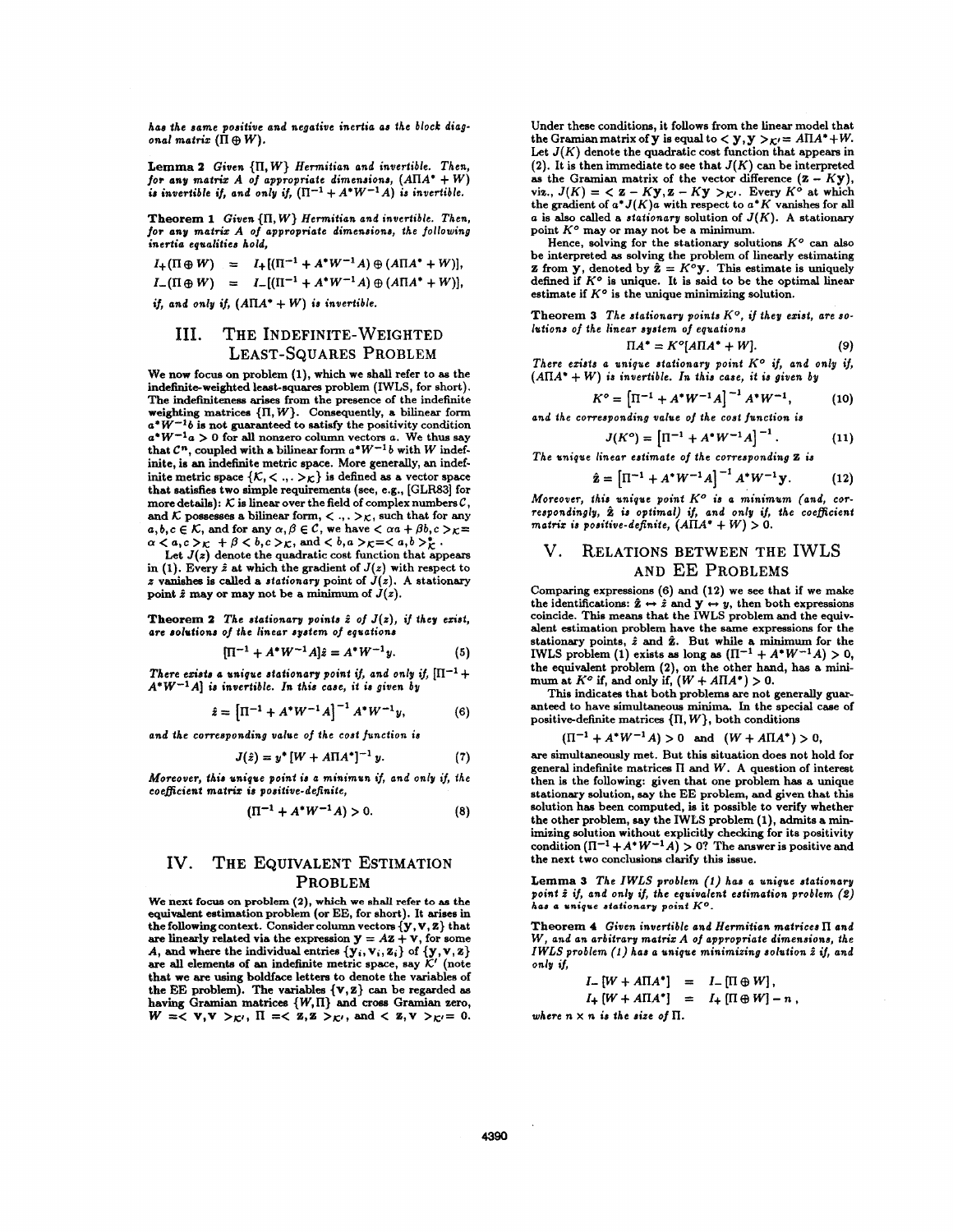The importance of the above theorem is that it allows **us** to check whether a **minimizing** solution exists to the IWLS problem **(1)** by comparing the inertia of the Gramian matrix of the equivalent problem, viz.,  $(W + A\Pi A^*)$ , with the inertia of  $(\Pi \oplus W)$ . This is relevant because, as we shall see in the next section, when state-space structure is further imposed, we can derive an efficient procedure that allows **us** to keep track of the inertia of  $(W + A\Pi A^*)$ . In particular, the procedve will produce a sequence of matrices *(Re,,}* **such**  that

#### Inertia  $(W + A\Pi A^*)$  = Inertia  $(R_{e,0} \oplus R_{e,1} \oplus R_{e,2} \ldots).$

The theorem then shows that "all" we need to do is compare the inertia of the given matrices  $\Pi$  and  $W$  with that of the matrices  $\{R_{e,i}\}\)$  that are made available via the recursive procedure. Equally important is that this procedure will further **allow us** to compute the quantity **2.** But since we argued above that  $\hat{z}$  has the same expression as  $\hat{z}$ , the stationary solution of **(l),** then the procedure will **also** provide *i.* 

# VI. INCORPORATING STATE-SPACE **STRUCTURE**

**Now** that we have established the exact relationship between the two basic optimization problem **(1)** and **(21,** we shall proceed to study an important special case of the equivalent estimation problem **(2).** 

More specifically, we shall pose an optimization problem that will be **of** the same form **as (2)** except that the *8880*  ciated A matrix will have considerable structure in it. In particular, the *A* matrix will be block-lower triangular and its individual entries will be further parameterized in terms of matrices  $\{F_i, G_i, H_i\}$  that arise from an underlying statespace assumption.

We consider vectors  $\{y_i, x_i, u_i, v_i\}$ , all with entries in  $K'$ , and assume that they are related via the state-space equatiom

$$
\mathbf{x}_{i+1} = F_i \mathbf{x}_i + G_i \mathbf{u}_i, \n\mathbf{y}_i = H_i \mathbf{x}_i + \mathbf{v}_i, i \ge 0,
$$
\n(13)

where  $F_i$ ,  $H_i$ , and  $G_i$  are known  $n \times n$ ,  $p \times n$ , and  $n \times m$ matrices, respectively. It is further **assumed** that

$$
\langle \begin{bmatrix} \mathbf{u}_i \\ \mathbf{v}_i \\ \mathbf{x}_0 \end{bmatrix}, \begin{bmatrix} \mathbf{u}_j \\ \mathbf{v}_j \\ \mathbf{x}_0 \end{bmatrix} \rangle_{\mathcal{K}'} = \begin{bmatrix} Q_i \delta_{ij} & 0 & 0 \\ 0 & R_i \delta_{ij} & 0 \\ 0 & 0 & \Pi_0 \end{bmatrix},
$$

where  $\delta_{ij}$  is the Kronecker delta function that is equal to unity when  $i = j$  and zero otherwise. The matrices  $\{Q_i, R_i, \Pi_0\}$ *are* possibly indefinite.

The state-space structure **(13)** leads to a linear relation between the vectors  $\{y_i\}$  and the vectors  $\{x_0, u_i\}_{i=0}^{N-1}$ . Indeed, if we collect the  $\{y_i\}_{i=0}^N$  and the  $\{v_i\}_{i=0}^N$  into two column<br>vectors,  $y = col\{y_0, ..., y_N\}$  and  $v = col\{v_0, ..., v_N\}$ , and<br>define  $z_N = col\{x_0, u_0, ..., u_{N-1}\} = col\{x_0, u\}$ , it then<br>follows from the state-space equations that where A is the block-lower triangular matrix

$$
A \triangleq \begin{bmatrix} H_0 & H_1G_0 \\ H_1F^{[0,0]} & H_2F^{[1,1]}G_0 \\ \vdots & \vdots & \ddots \\ H_NF^{[N-1,0]} & H_NF^{[N-1,1]}G_0 & \cdots & H_NG_{N-1} \end{bmatrix}.
$$

Here, the notation  $F^{[i,j]}$ ,  $i \geq j$ , stands for  $F_i F_{i-1} \ldots F_j$ . Moreover, the Gramian matrices of the variables  $\{z_N, v\}$  so defined **are** easily seen to be

$$
\langle Z_N, Z_N \rangle_{K'} = (\Pi_0 \oplus Q_0 \dots \oplus Q_{N-1}), \qquad (14)
$$

 $\langle \mathbf{v}, \mathbf{v} \rangle_{K} = (R_0 \oplus R_1 \oplus \ldots \oplus R_N).$  (15) More compactly, we shall write  $\langle \mathbf{z}_N, \mathbf{z}_N \rangle_{\mathcal{K}} = \Pi$  and  $<$  **v**, **v**  $>_{K'}=$  **W** where the  $\{\Pi, W\}$  are the block diagonal matrices in **(14)** and **(15).** 

We can now pose the problem of estimating  $\mathbf{z}_N$  from the variables *{yo, y1,.* . . , *YN},* **as** explained prior to the state-ment of Theorem **3.** This is equivalent to a problem of the form (2). The solution is denoted by  $\hat{\mathbf{z}}_{N|N}$  and may be globally expressed, in the unique case, **as** *(cf.* **(12))** 

$$
\hat{\mathbf{z}}_{N|N} = \left[\Pi^{-1} + A^*W^{-1}A\right]^{-1}A^*W^{-1}\mathbf{y}.
$$
 (16)

We are, however, interested in a recursive construction of the estimate  $\hat{\mathbf{z}}_{N|N}$ , namely one that allows us to update  $\hat{\mathbf{z}}_{N|i-1}$  to  $\hat{\mathbf{z}}_{N|i}$ , for  $i = 0, 1, ..., N$ . Here, the notation  $\hat{\mathbf{z}}_{N|i}$ denotes the linear estimate of  $\mathbf{Z}_N$  that is based on the data up to time *i*,  $\{y_0, \ldots, y_i\}$ .

Let  $R_{\nu}$  denote the Gramian matrix of the vector **y**,  $R_{\nu} = \langle$  $y, y >_{K'} = W + A \Pi A^*$ . We have shown in [HSK93] that a recursive algorithm is possible **as** long **as** *RY* **is** a (block) strongly regular matrix. In this case, the resulting (smoothing) algorithm is the following.

**Theorem** *5 Assume R, is (block) strongly regular and start with*  $\hat{\mathbf{z}}_{N|-1} = 0$ . Then, for  $i = 0, 1, ..., N$ ,

$$
\hat{\mathbf{z}}_{N|i} = \hat{\mathbf{z}}_{N|i-1} + K_{z,i}H_i^*R_{e,i}^{-1}\mathbf{e}_i,
$$
  
where  $K_{z,0} = \begin{bmatrix} \Pi_0 \\ 0 \end{bmatrix}$  and  

$$
K_{z,i+1} = K_{z,i}[F_i - K_{p,i}H_i]^* + \begin{bmatrix} 0 \\ I \\ 0 \end{bmatrix} Q_iG_i^*.
$$

*The identity matrix in the recursion for*  $K_{z,i+1}$  *occurs at the position that corresponds to the entry U,. Moreover, the {ei} are computed via the following Kalman-type procedure: start with*  $\hat{\mathbf{x}}_{0|-1} = 0$ ,  $P_0 = \Pi_0$ , and repeat for  $i \geq 0$ :

$$
e_i = y_i - H_i \hat{\mathbf{x}}_{i|i-1}, \ \hat{\mathbf{x}}_{i+1|i} = F_i \hat{\mathbf{x}}_{i|i-1} + K_{p,i} e_i,
$$
  
\n
$$
K_{p,i} = F_i P_i H_i^* R_{e,i}^{-1}, \ R_{e,i} = R_i + H_i P_i H_i^*,
$$
  
\n
$$
P_{i+1} = F_i P_i F_i^* + G_i Q_i G_i^* - K_{p,i} R_{e,i} K_{p,i}^*,
$$
 (17)

Two remarks are due here. First, the successive  $\hat{\mathbf{z}}_{N|i}$  have the **form**  $\hat{\mathbf{z}}_{N|i} = \text{col}\{\hat{\mathbf{x}}_{0|i}, \hat{\mathbf{u}}_{0|i}, \dots, \hat{\mathbf{u}}_{i-1|i}, 0, \dots, 0\}$ , where  $\hat{\mathbf{x}}_{0|i}$ denotes the linear estimate of  $x_0$  that is based on  $\{y_0, \ldots, y_i\}$ . Likewise,  $\hat{\mathbf{u}}_{j|i}$  denotes the linear estimate of  $\mathbf{u}_j$  that is based **on** the same vectors *{YO,.* . . , *yl).* We shall therefore write  $u = \text{card}\{z_{i,j},0,\ldots,j\}$ , where  $z_i = \text{col}\{x_0, u_0,\ldots,u_{i-1}\}$ .<br>  $\equiv \text{cod}\{y_i,0,\ldots,0\}$ , where  $z_i = \text{col}\{x_0, u_0,\ldots,u_{i-1}\}$ .

is that the inertia of the Gramian matrix  $\langle y, y \rangle_{K'}$  is completely determined by the *{Re,,}:* 

Inertia of 
$$
(W + A\Pi A^*)
$$
 =

Inertia of 
$$
(R_{e,0} \oplus R_{e,1} \oplus \ldots \oplus R_{e,N})
$$
.

In summary, by establishing an explicit relation between both problems **(1)** and **(2),** we are capable of solving either problem via the solution of the other. In the special case **of**  positive-definite quadratic cost functions, this point of view was exploited in [SK94, Say92] in order to establish a close link between known results in Kalman filtering theory and more recent results in adaptive filtering theory. In particular, it was shown in [SK94] that once such an equivalence relation is established, the varied forms **of** adaptive filtering algorithms can be obtained by writing down different variants of the Kalman-filter.

The discussion in this paper, while it provides a similar connection for indefinite quadratic cost functions, it shows set of inertia conditions. that **a** satisfactory **Link can** be established via **an** additional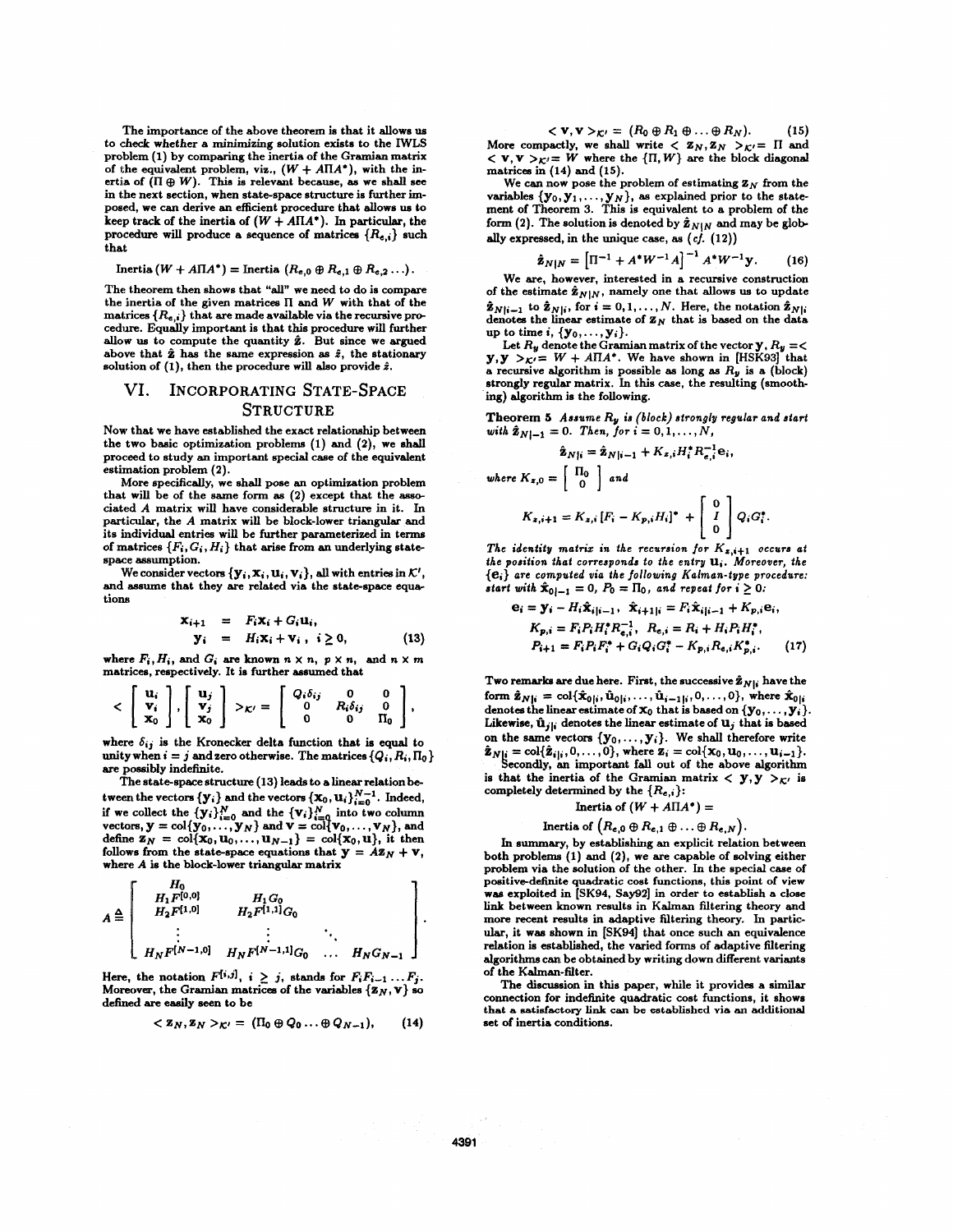# VII. A RECURSIVE IWLS PROBLEM **IN STATE-SPACE** FORM

Now, in view of the discussion in Sec. V, the solution  $\hat{\mathbf{z}}_{N|N}$ has the same expression as the solution  $\hat{z}_{N|N}$  of a related minimization problem of the form **(1).** Indeed, it is rather immediate to write down the IWLS problem whose stationary point matches the above  $\hat{\mathbf{z}}_{N|N}$ :

$$
\min_{z_N = \begin{bmatrix} x_0 \\ u \end{bmatrix} \begin{Bmatrix} \begin{bmatrix} x_0 \\ u \end{bmatrix}^* \Pi^{-1} \begin{bmatrix} x_0 \\ u \end{bmatrix} + \\ \begin{bmatrix} y - A \begin{bmatrix} x_0 \\ u \end{bmatrix} \end{Bmatrix}^* W^{-1} \begin{bmatrix} y - A \begin{bmatrix} x_0 \\ u \end{bmatrix} \end{bmatrix} \end{Bmatrix}.
$$

Equivalently, using the state-equations, this can be written **as** 

$$
\begin{bmatrix}\n\{x_0, u_0, \dots, u_{N-1}\} \\
x_0^* \Pi_0^{-1} x_0 + \sum_{j=0}^N (y_j - H_j x_j)^* R_j^{-1} (y_j - H_j x_j) + \sum_{j=0}^{N-1} u_j^* Q_j^{-1} u_j \\
\text{subject to } x_{j+1} = F_j x_j + G_j u_j. \text{ Likewise, the IWLS problem}\n\end{bmatrix}
$$

whose stationary solution  $\hat{z}_{i|i}$  matches the  $\hat{z}_{i|i}$  is min

$$
\left\{x_0, u_0, \ldots, u_{i-1}\right\}
$$
  

$$
\left[x_0^* \Pi_0^{-1} x_0 + \sum_{j=0}^i (y_j - H_j x_j)^* R_j^{-1} (y_j - H_j x_j) + \sum_{j=0}^{i-1} u_j^* Q_j^{-1} u_j\right]
$$

subject to  $x_{j+1} = F_j x_j + G_j u_j$ . It is now immediate to verify that, in fact, the strong regularity assumption that we imposed earlier on the Gramian matrix  $R_y$  is not a restriction; it is a necessary requirement if we want to guarantee the existence of all the stationary solutions  $\{\hat{z}_{i|i}\}.$  We shall denote the above cost function that determines  $\hat{z}_{i|i}$  by  $J_i(x_0, u_0, \ldots, u_{i-1}).$ 

*x*<sub>0</sub>, *u*<sub>0</sub>, . . . , *u*<sub>i</sub>-1}.<br>The following results follow as a consequence of the inertia *where*  $\begin{bmatrix} 0 & 1 \end{bmatrix}$ statements of Sec. 11.

Lemma  $4$  *Let*  $m \times m$  *denote the size of each*  $Q_i$ *. Likewise, let*  $n \times n$  denote the size of  $\Pi_0$ . Define

$$
\Pi \stackrel{\triangle}{=} (\Pi_0 \oplus Q_0 \dots \oplus Q_{N-1}), \quad W \stackrel{\triangle}{=} (R_0 \oplus R_1 \oplus \dots \oplus R_N).
$$
\nAssume  $(W + A\Pi A^*)$  is (block) strongly regular (i.e., the  $J_i$  are guaranteed to have unique stationary points  $\hat{z}_{i|i}$  for all  $0 \leq i \leq N$ ). Then  $J_N$  has a minimum with respect to  $u_i^* Q_i^{-1} u_i$ , say  $\{x_0, u_0, \dots, u_{N-1}\}$  (i.e., the last stationary point  $\hat{z}_{N|N}$  is a minimum) if, and only if,

 $I_{-} [\Pi \oplus W] = I_{-} \{R_{e,0} \oplus ... \oplus R_{e,N}\},$ 

$$
I_{+}[\Pi \oplus W] = I_{+}\{R_{e,0} \oplus \ldots \oplus R_{e,N}\} + n + mN,
$$

where the matrices  $\{R_{e,i}\}$  are recursively computed as fol-

*lows:* 
$$
R_{e,i} = H_i P_i H_i^* + R_i
$$
,  $K_{p,i} = F_i P_i H_i^* R_{e,i}^{-1}$ , and  
 $P_{i+1} = F_i P_i F_i^* + G_i Q_i G_i^* - K_{p,i} R_{e,i} K_{p,i}^*$ ,  $P_0 = \Pi_0$ .

An immediate conclusion is the following special case where the **II** matrix is itself positive-definite.

**Corollary 1** Consider the same setting of Lemma 4. Assume further that  $\Pi_0 > 0$  and the  $\{Q_i\}_{i=0}^{N-1}$  are positive*definiie. Then JN han a minimum wiih respect to ZN if, and only if,* 

$$
I_{-}\lbrace R_{0} \oplus \ldots \oplus R_{N} \rbrace = I_{-}\lbrace R_{e,0} \oplus \ldots \oplus R_{e,N} \rbrace,
$$
  

$$
I_{+}\lbrace R_{0} \oplus \ldots \oplus R_{N} \rbrace = I_{+}\lbrace R_{e,0} \oplus \ldots \oplus R_{e,N} \rbrace.
$$

The above results were concerned with the existence of a minimum for the last cost function  $J_N$ . More generally, we are interested in checking whether each  $\hat{z}_{i|i}$  is a minimum of the corresponding *J,.* This is addressed in the following statement.

Theorem 6 *Each J<sub>i</sub>*, *for*  $0 \leq i \leq N$ , *has a minimum if, and only if,* 

$$
I_{-} [\Pi_{0} \oplus R_{0}] = I_{-} \{R_{e,0}\},
$$
\n
$$
I_{+} [\Pi_{0} \oplus R_{0}] = I_{+} \{R_{e,0}\} + n,
$$
\n
$$
(19)
$$

*and, for*  $i = 1, 2, ..., N$ .

$$
\left(y - A \begin{bmatrix} x_0 \\ u \end{bmatrix}\right)^* W^{-1} \left(y - A \begin{bmatrix} x_0 \\ u \end{bmatrix}\right)\right\}.
$$
  $I_{-}\left(Q_{i-1} \oplus R_i\right) = I_{-}\left\{R_{e,i}\right\},$  (20)

$$
I_{+}\{Q_{i-1}\oplus R_{i}\} = I_{+}\{R_{e,i}\} + m. \qquad (21)
$$

*Moreover, when the siotionary solutions (or minima) of the*  min *J<sub>i</sub> are uniquely defined, the value of each <i>J<sub>i</sub>* at its unique *stationary solution (or minimum)*  $\hat{z}_{i|i}$  *is given by*  $J_i(\hat{z}_{i|i}) =$  $\sum_{i=0}^{i} e_i^* R_{e,i}^{-1} e_i$ , where  $e_i = (y_i - H_i \hat{x}_{i|i-1}).$ 

> It is **also** clear **from** the discussions in Sec. V. that the recursions of Theorem 5, with the proper identifications  $\hat{\mathbf{z}}_{N|i} \leftrightarrow$  $\hat{z}_{N|i}, \mathbf{y}_i \leftrightarrow y_i, \hat{\mathbf{x}}_{i|i-1} \leftrightarrow \hat{x}_{i|i-1}, \mathbf{u}_i \leftrightarrow u_i$ , can be used to compute the stationary solutions  $\{\hat{z}_{i|i}\}$  of the  $\{J_i\}$ . In particular, we also have that the stationary solutions  $\hat{z}_{i|i}$  are related to the  $\hat{z}_{N|i}$ , given below in the statement of the theorem, as follows:  $\hat{z}_{N|i} = \text{col}\{\hat{z}_{i|i}, 0, \ldots, 0\}$ . That is, the leading entries of  $\hat{z}_{N1i}$  denote the stationary solution of  $J_i$  with respect to  ${x_0, u_0, \ldots, u_{i-1}}.$

> **Theorem 7** The stationary solutions  $\{\hat{z}_{i|i}\}$  of the  $\{J_i\}$  can *be recursively computed as follows: start with*  $\hat{z}_{N|-1} = 0$  *and*  $repeated for i = 0, 1, ..., N$ :

$$
\hat{z}_{N|i} = \hat{z}_{N|i-1} + K_{z,i} H_i^* R_{e,i}^{-1} (y_i - H_i \hat{x}_{i|i-1}),
$$

$$
K_{z,i+1} = K_{z,i} \left[ F_i - K_i R_{e,i}^{-1} H_i \right]^+ + \begin{bmatrix} 0 \\ I \\ 0 \end{bmatrix} Q_i G_i^*,
$$

and 
$$
\hat{x}_{i+1|i} = F_i \hat{x}_{i|i-1} + K_{p,i}(y_i - H_i \hat{x}_{i|i-1}), \hat{x}_{0|-1} = 0.
$$

*Remark.* It may happen that the last term in the definition of the quadratic cost function *J,* **also** includes the extra tem  $u_i^*Q_i^{-1}u_i$ , say

$$
\left[ x_0^* \Pi_0^{-1} x_0 + \sum_{j=0}^i (y_j - H_j x_j)^* R_j^{-1} (y_j - H_j x_j) + \sum_{j=0}^i u_j^* Q_j^{-1} u_j \right]
$$

In this *case,* the unknown variable *U,* only appears in the quadratic term  $u_i^* Q_i^{-1} u_i$ , and it thus follows that minimization with respect to the *U,* requires the positivity **of** *Q,.*  Hence, successive minimization of the *Ji* would additionally require that the  ${Q_i}$  be positive-definite, which is a special case that often arises in the context of  $H^{\infty}$ -problems, with the additional constraint  $\Pi_0 > 0$ . It is thus rather immediate to handle this case. All we need to do is to simply impose a positivity condition on the *{Qi}.* **This** motivates **us to** consider the following two corollaries.

**Corollary 2** Assume further that the  ${Q_i}_{i=0}^{N-1}$  are positive-<br>definite and that  $\Pi_0 > 0$ . Then each  $J_i$  has a minimum with *respect to*  $\{x_0, u_0, \ldots, u_{i-1}\}$  if, and only if, for all i,

$$
Inertia\{R_i\} = Inertia\{R_{e,i}\}.
$$
 (22)

In this case, it follows that  $P_i > 0$  for  $0 \le i \le N$ .